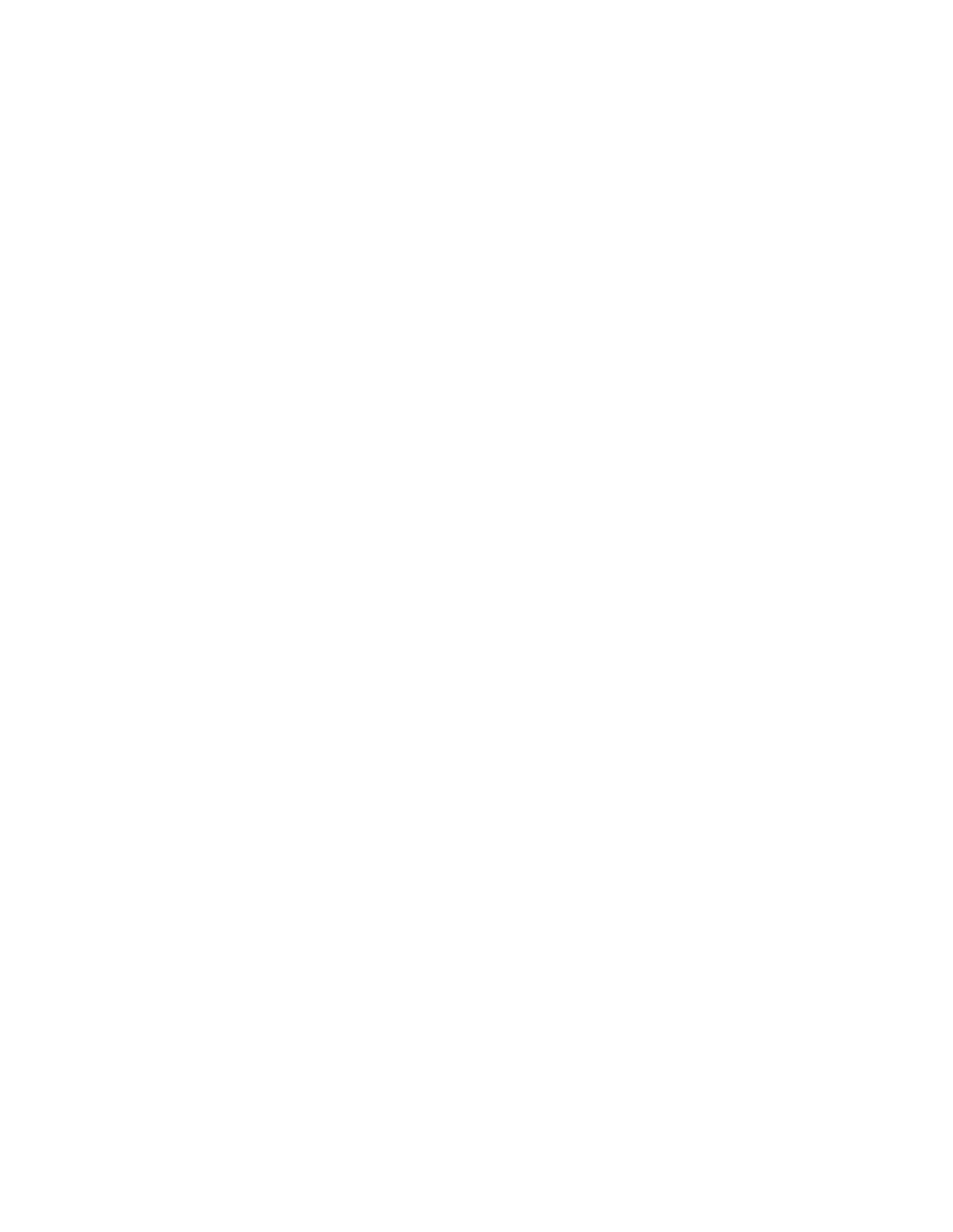# **PART 1**

### **TENANT REPORTS**

#### **§11-101. Annual Reports.**

- 1. All owners of leased property within East Rockhill Township shall report the names and addresses of the tenants of that property to the Township on an annual basis.
- 2. The term "leased property" shall mean any apartment, dwelling, structure, building or real estate used or utilized by someone other than the legal owner, with or without the payment of rent or other form of consideration.

(Ord. 99, 4/29/1986, §1)

### **§11-102. Changes to be Reported.**

In the event of any change in tenancy, the owner of such leased property shall report the name and address of the new tenant within 30 days of the date upon which the new tenant took possession of the leased property.

(Ord. 99, 4/29/1986, §2)

#### **§11-103. Maintenance of Records.**

- 1. The Board of Supervisors shall appoint an individual whose duty it shall be to compile and maintain a record of all leased properties within the Township, indicating both the name and address of the owner of the property and the name and address of the tenant.
- 2. It shall be the responsibility of this designated individual to provide a registration form to accomplish the purpose of this Part. It shall be the further responsibility of this designated individual to mail or otherwise deliver the registration form to all owners of leased properties within the Township and to accomplish the initial registration required under this Part as soon as practical. Thereafter, annual registration forms may be forwarded to all owners of leased properties on an annual basis on or before November 15 of each calendar year, with directions that completed forms be delivered to the Township within 30 days of the date of dispatch to the owner.

(Ord. 99, 4/29/1986, §3)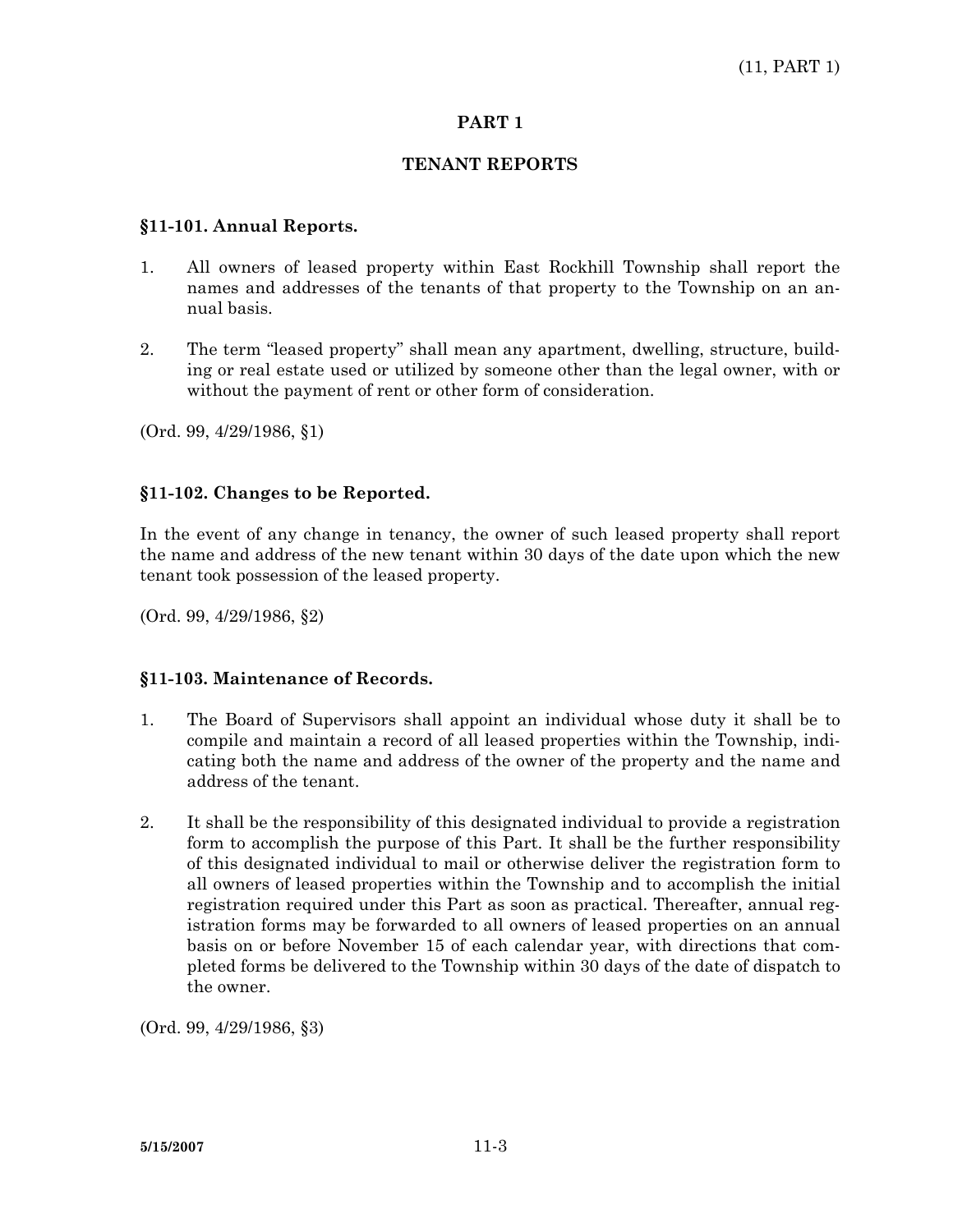# **§11-104. Compliance.**

It shall be the obligation of any owner of leased property to comply with this Part whether or not the owner receives a registration form from the Township.

(Ord. 99, 4/29/1986, §4)

# **§11-105. Penalties.**

Any owner of leased property who is required to provide a report pursuant to this Part and fails to do so, upon conviction thereof in an action brought before a District Justice in the manner provided for the enforcement of summary offenses under the Pennsylvania Rules of Criminal Procedure, shall be sentenced to pay a fine of not more than \$1,000 plus costs and, in default of payment of said fine and costs, to a term of imprisonment not to exceed 90 days. Each day that a violation of this Part continues or each section of this Part which shall be found to have been violated shall constitute a separate offense.

(Ord. 99, 4/29/1986, §5; as amended by Ord. 192, 4/18/2000)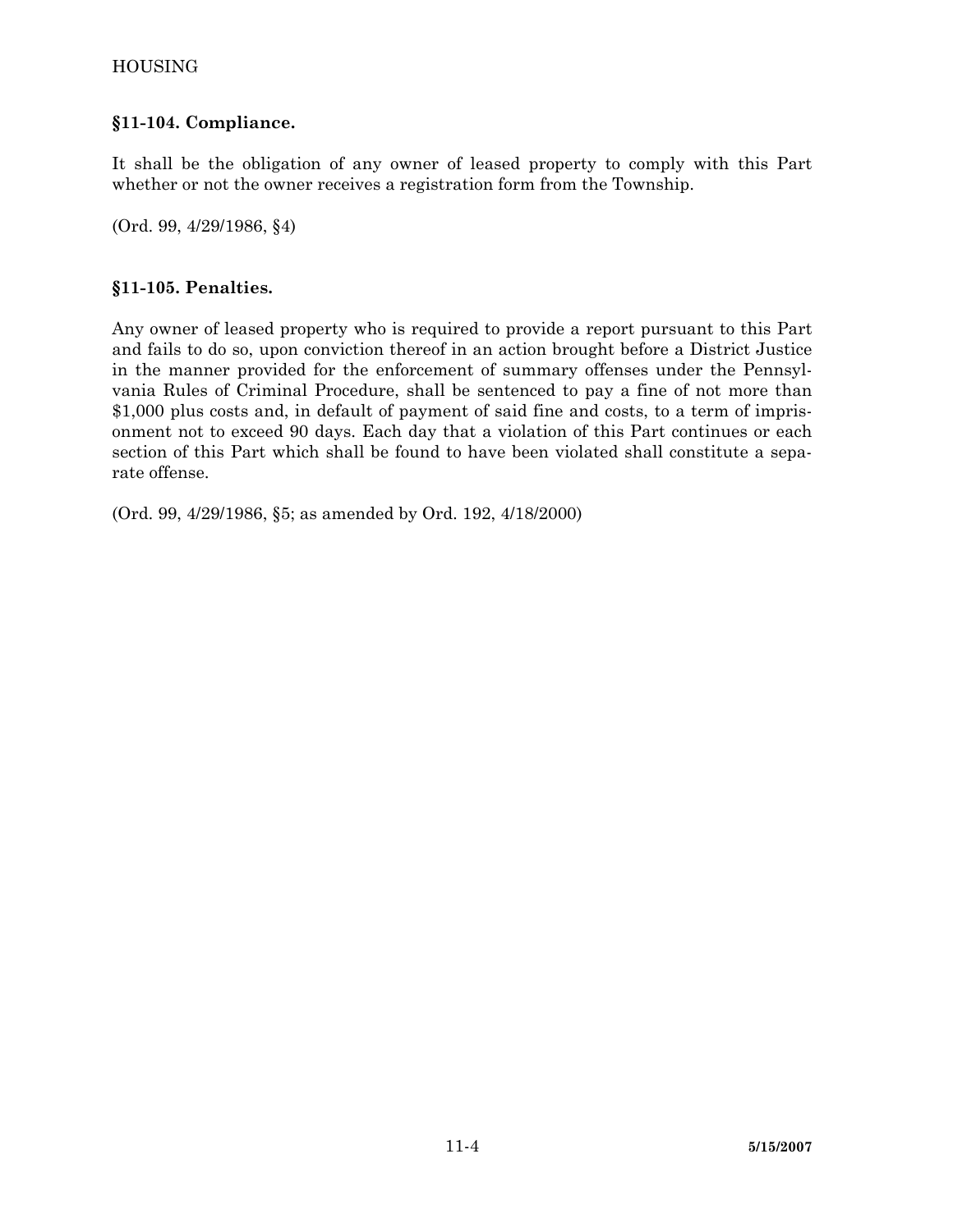### **PART 2**

# **NUMBERING OF BUILDINGS**

# **§11-201. Definition.**

 BUILDING — any structure used or intended to be used as a dwelling or place of business or industry, but shall not include any public building or any structure built as a place of worship or any accessory building located upon a lot where there is also a main building.

(Ord. 26, 2/9/1970, §1)

# **§11-202. Numbering Plan.**

The Township Supervisors are hereby required to draw up a numbering plan for East Rockhill Township in its entirety and to assign numbers to all lots and buildings located in the Township. Such numbers shall be assigned according to the system prescribed in this Part.

(Ord. 26, 2/9/1970; as added by Ord. 26A, 5/11/1970, §1)

#### **§11-203. Numbering System; Streets Extending East and West.**

Upon all streets extending east and west, the numbering system shall commence at the westwardly most border of the Township with the number two and shall increase eastwardly. Each full square, which shall constitute the distance between any two consecutive streets as laid out on the Township Map on file with the Township Secretary, shall be construed as constituting 100 numbers. The allotment of numbers shall be made as nearly as practicable, one number for every 50 feet. The odd numbers shall be on the south side of the streets and the even numbers on the north side thereof.

(Ord. 26, 2/9/1970, §3)

# **§11-204. Numbering System; Streets Extending North and South.**

Upon all streets extending north and south, the number system shall commence at the southwardly border of the Township with the number two and shall increase northwardly. Each full square, which shall constitute the distance between any two consecutive streets as laid out on the Township Map on file with the Secretary of the Township, shall be construed as constituting 100 numbers. The allotment of numbers shall be made as nearly as practicable, one number for every 50 feet. The odd numbers shall be on the east side of the streets and the even numbers on the west side thereof.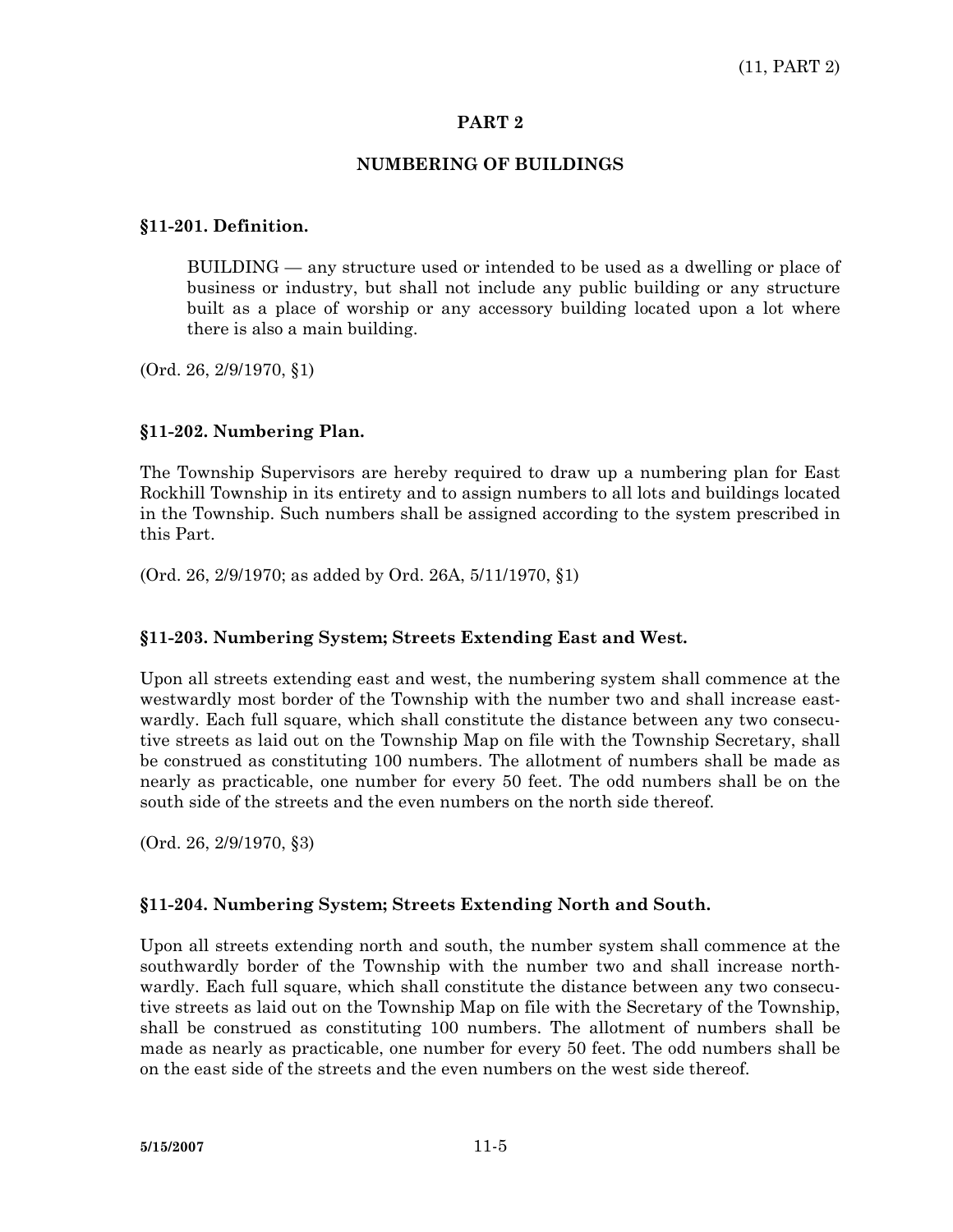# HOUSING

(Ord. 26, 2/9/1970, §4)

# **§11-205. Alleys.**

Upon all alleys, the same numbering system shall be used as is prescribed in §§11-203 and 11-204, except that alleys shall not be considered as streets in locating a full square for the purpose of beginning each new consecutive group of 100 numbers.

(Ord. 26, 2/9/1970, §5)

# **§11-206. Streets Not Conforming to Prevalent Pattern.**

Upon all streets not running in a generally north-south or east-west direction or in any way not conforming to the prevalent pattern of street arrangements in the Township, numbers shall be assigned by the Township Supervisors at approximate parallel direction, or if the latter is not practicable, in the manner that the Township Supervisors consider will provide a most logical means of locating the property.

(Ord. 26, 2/9/1970, §6)

# **§11-207. Assigning of Numbers.**

Numbers shall be assigned to all existing buildings in the Township by the Township Supervisors as soon as possible after the adoption of this Part, and the Township Secretary shall immediately thereafter send to the owner of every lot upon which a building is located a notice of the number assigned to such building, directing that such number be affixed to such building or elsewhere upon the property in the manner prescribed by this Part within 30 days of such notice. Every property owner who shall disregard or fail to comply with such notice within the time limit stated therein shall be guilty of a violation of this Part.

(Ord. 26, 2/9/1970, §7)

# **§11-208. Affixing or Painting of Numbers.**

Numbers, as assigned to each building in the Township according to the provisions of this Part, shall be affixed to or painted upon or carved upon such building or upon a permanent standard, base or support between such building and street. Each number shall be of such color and material as to be visible from the street and shall be constantly maintained in complete and legible form. The property owner shall reaffix or renew all numbers that shall not continue to conform to the requirements of this section, provided that, in the case of buildings occupied by other than by the owner thereof, the occupant, rather than the owner, shall be responsible for maintaining numbers upon such buildings as hereby required.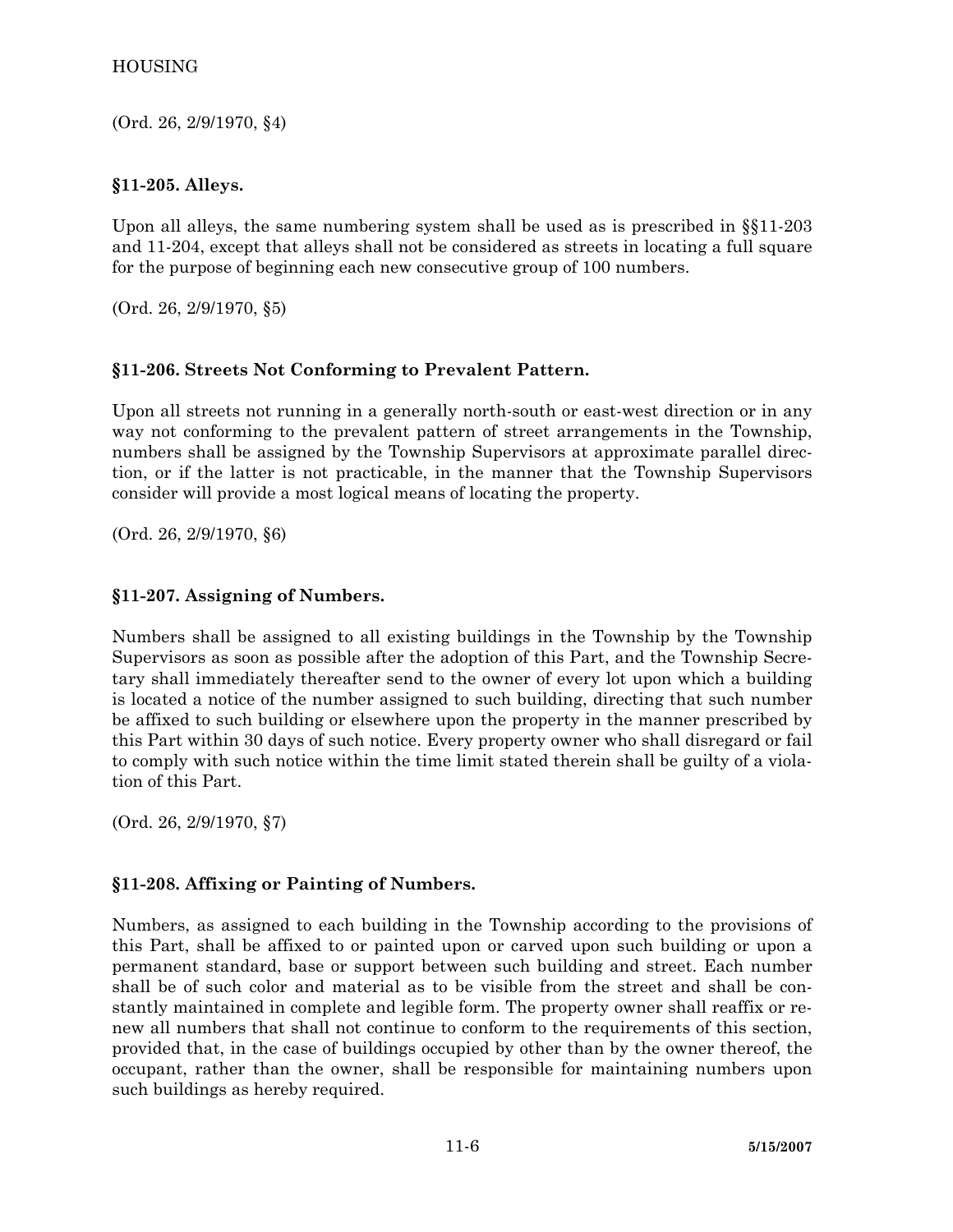(Ord. 26, 2/9/1970; as added by Ord. 26A, 5/11/1970, §8)

# **§11-209. Application for Official Number.**

Whenever a building shall hereafter be erected in the Township, the owner thereof shall forthwith apply to the Township Supervisors for the official number thereof. The number shall be assigned by the Supervisors in conformity with the requirement set forth in this Part for numbers for existing buildings and, within 30 days after being assigned to such building, shall be affixed by the owner thereof in the manner required by this Part in the case of existing buildings and shall thereafter be maintained as hereby required for the numbers of existing buildings.

(Ord. 26, 2/9/1970, §9)

#### **§11-210. Penalties.**

Any person, firm or corporation who shall violate any provision of this Part, upon conviction thereof in an action brought before a District Justice in the manner provided for the enforcement of summary offenses under the Pennsylvania Rules of Criminal Procedure, shall be sentenced to pay a fine of not more than \$1,000 plus costs and, in default of payment of said fine and costs, to a term of imprisonment not to exceed 90 days. Each day that a violation of this Part continues or each section of this Part which shall be found to have been violated shall constitute a separate offense.

(Ord. 26, 2/9/1970, §10; as amended by Ord. 192, 4/18/2000)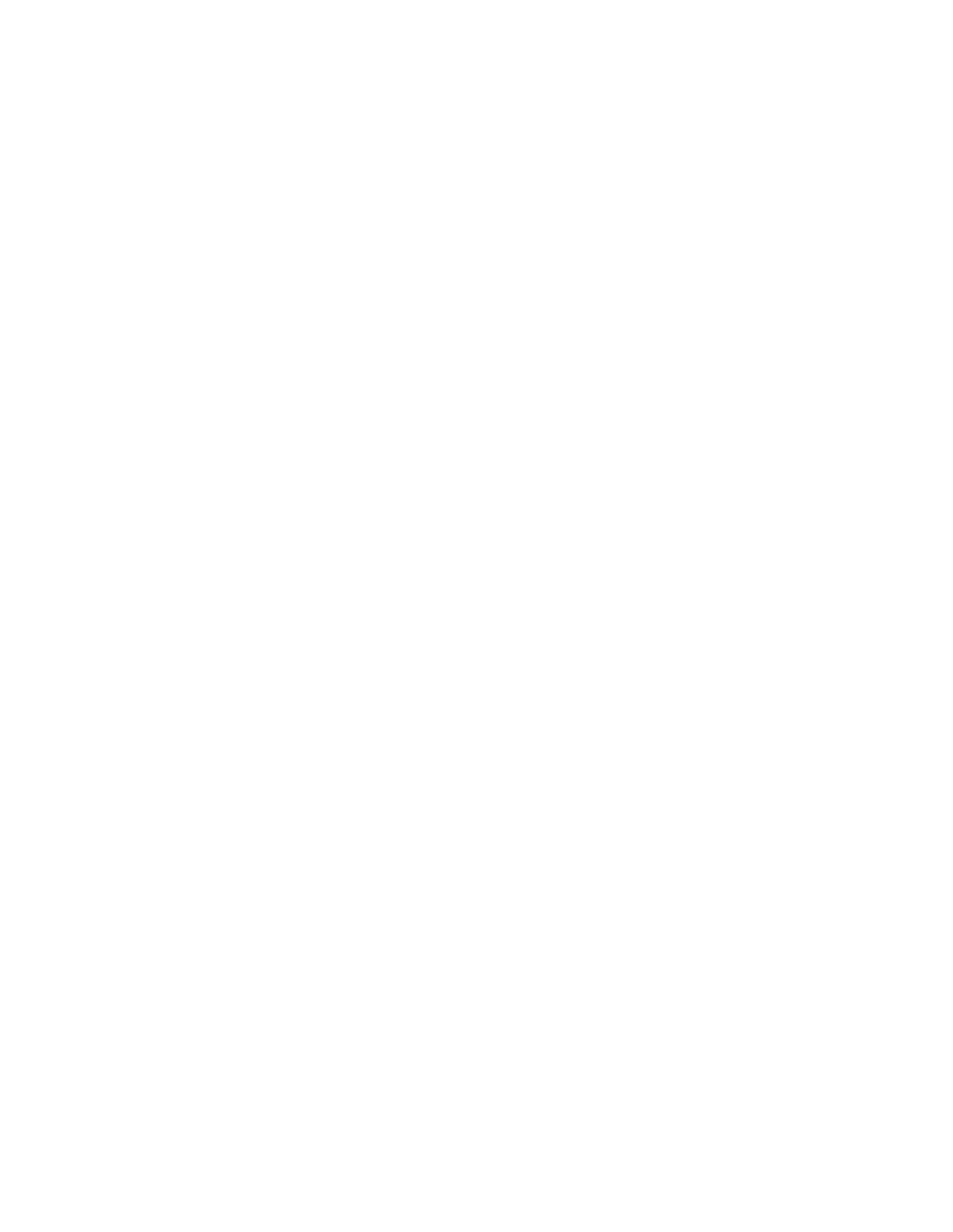# **PART 3**

### **RESIDENCY RESTRICTIONS FOR SEX OFFENDERS**

### **§11-301. Definitions.**

As used in this Part, the following terms shall have the meanings indicated.

CHILD-CARE FACILITY — a licensed day-care center, child-care facility or any other child-care services facility exempt from licensing pursuant to the laws of the Commonwealth of Pennsylvania.

OPEN SPACE — a parcel or parcels of land or an area of water, or a combination of land and water, within a development site and designed and intended for the use or enjoyment of residents of a development or the general public, not including streets, offstreet parking areas, and areas set aside for public facilities.

PARK or PLAYGROUND — any recreational facility, playground or park, owned or operated by the Township or any other governmental agency, including but not limited to the school district, the County of Bucks or the Commonwealth of Pennsylvania.

PERMANENT ADDRESS — a place where a person lives, abides, lodges, or resides for 14 or more consecutive days.

SCHOOL — any public or private school which provides education services to a minor.

TEMPORARY RESIDENCE — a place where a person lives, abides, lodges, or resides for a period of less than 14 days in the aggregate during any calendar year, which is not the person's permanent address or place where the person routinely lives, abides, lodges, or resides and which is not the person's permanent address.

(Ord. 221, 6/20/2006)

# **§11-302. Incorporation of Recitals.**

The foregoing recitals are herein incorporated by reference as though more fully set forth at length.<sup>1</sup>

(Ord. 221, 6/20/2006)

 $\overline{a}$ 

**<sup>1</sup> Editor's Note: A copy of the recitals originally set out at the beginning of this ordinance is on file in the Township offices.**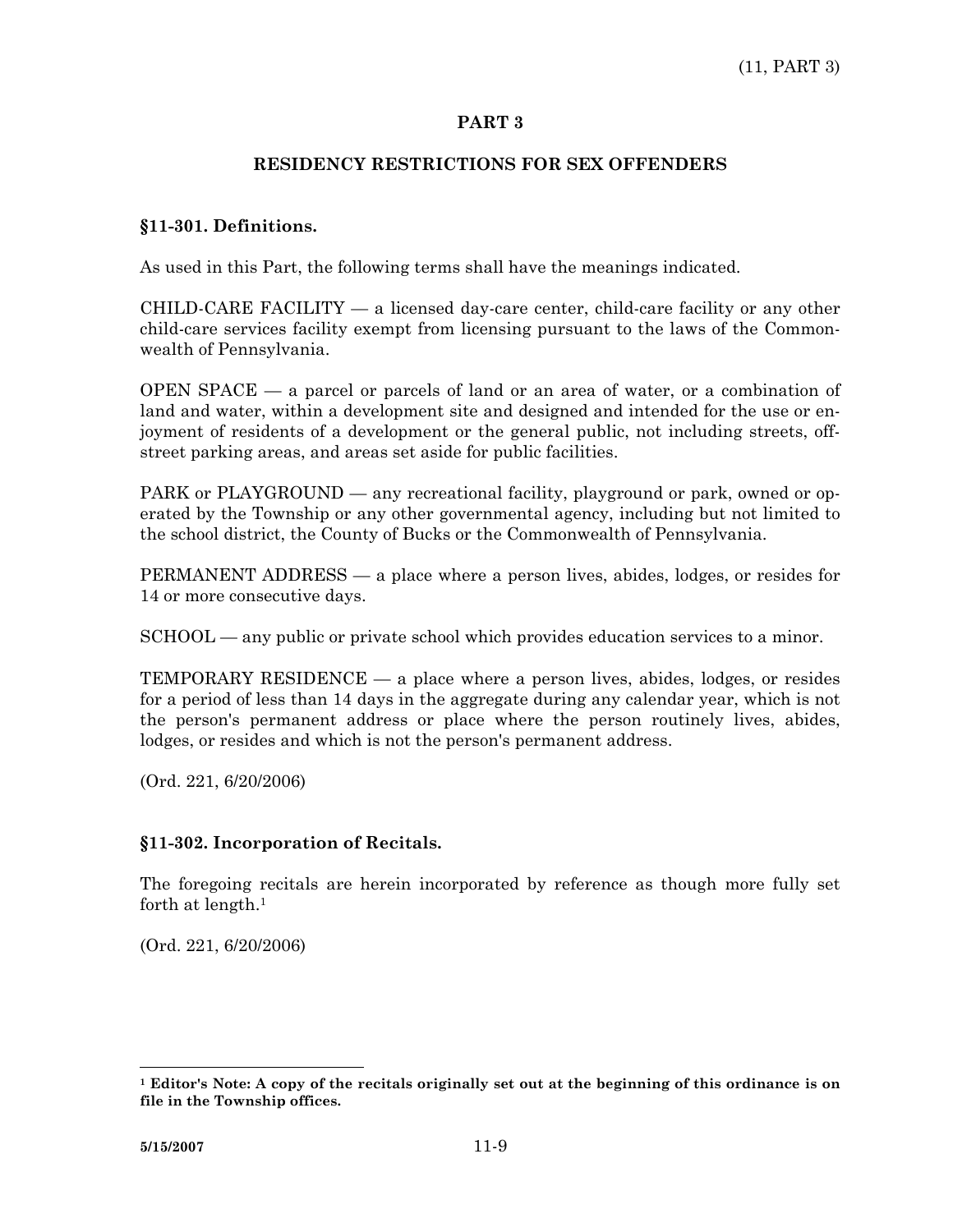# **§11-303. Residency Restrictions.**

- 1. The East Rockhill Township Board of Supervisors has reviewed the findings of the Pennsylvania Legislature when it adopted Megan's Law II2 as well as resource materials from the Criminal Justice Information Services Division of the Federal Bureau of Investigation and the Center for Sex Offender Management (www. csom.org.), as established in June 1997, as a collaborative effort of the Office of Justice Programs, the National Institute of Corrections and the State Justice Institute and administered by the Center for Effective Public Policy and the American Probation and Parole Association, the goal of which is to enhance public safety by preventing further victimization through improving the management of adult and juvenile sex offenders who are in the community. The Board of Supervisors finds that repeat sexual offenders, sexual offenders who use physical violence, and sexual offenders who prey on children are sexual predators who present an extreme threat to the public safety. Sexual offenders are extremely likely to use physical violence and to repeat their offenses, and most sexual offenders commit many offenses, have many more victims than are ever reported, and are prosecuted for only a fraction of their crimes. This makes the cost of sexual offender victimization to society at large, while incalculable, clearly exorbitant.
- 2. It is the intent of this section to serve the Township's compelling interest to promote, protect and improve the health, safety and welfare of the citizens of the Township by creating areas around locations where children regularly congregate in concentrated numbers wherein certain sexual offenders and sexual predators are prohibited from establishing temporary or permanent residence.
- 3. It is unlawful for any person who has been convicted of an offense listed within Section 9795.1 of Megan's Law II, 42 Pa.C.S.A. §9795.1, in which the victim of the offense was less than 16 years of age, to establish a permanent or temporary residence within 2,500 feet of any school, child-care facility, park or playground, or open space.
- 4. For purposes of determining the minimum distance separation, the requirement shall be measured by following a straight line from the outer property line of the permanent residence or temporary residence to the nearest outer property line of a school, child-care facility, park or playground, or open space.
- 5. Any person that Subsection 3 above applies to, who resides or lives within 2,500 feet of any school, child-care facility, park or playground, or open space in the Township, shall have 60 days from receipt of written notice of the prohibition set forth herein to move. Failure to move to a location which is in compliance with this section within the time period shall constitute a violation of this Part.

(Ord. 221, 6/20/2006)

 **2 Editor's Note: See 42 Pa.C.S.A. §9791 et seq.**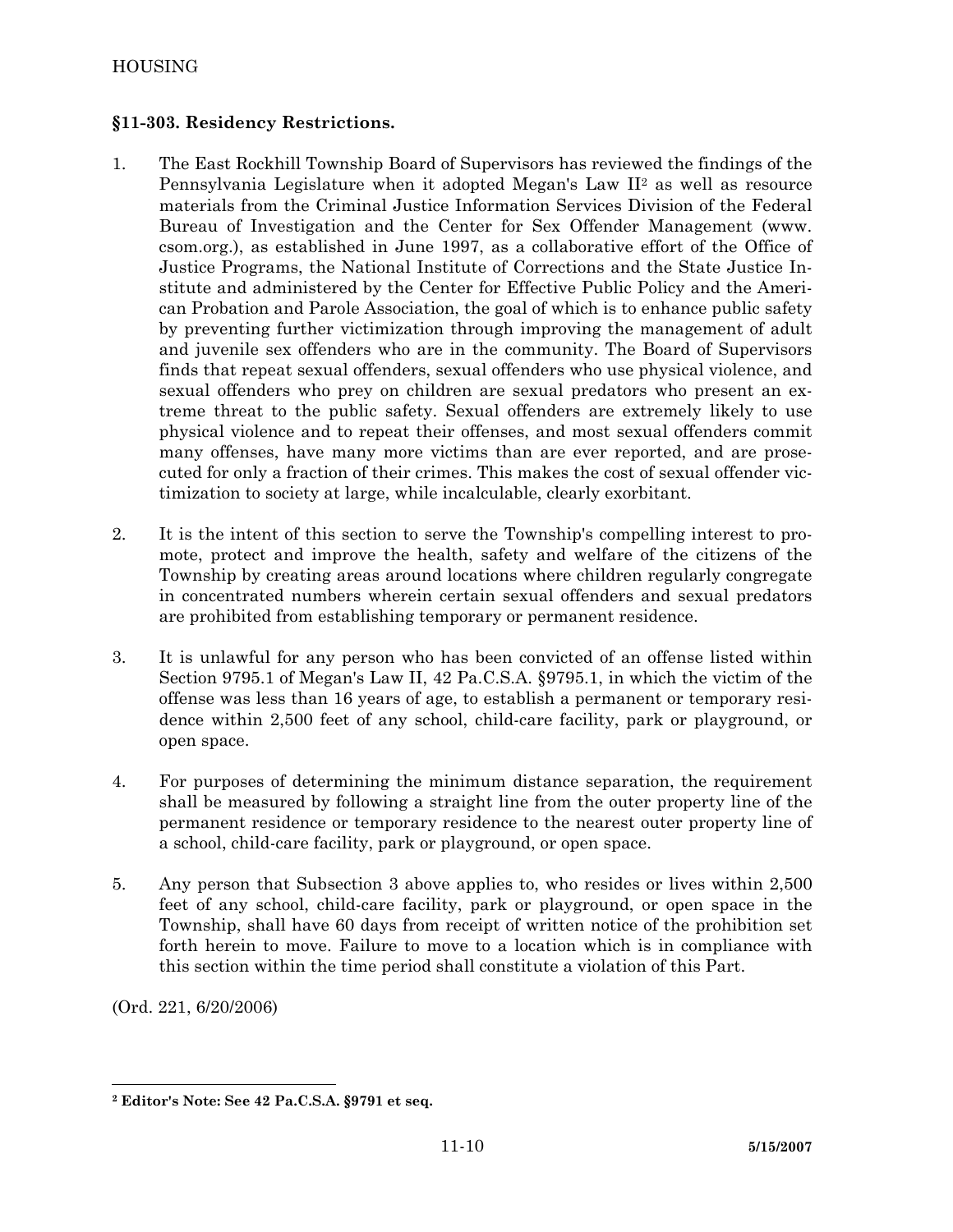# **§11-304. Penalties.**

A person who violates this Part shall be punished by a fine not exceeding \$1,000 or by imprisonment for a term not exceeding 90 days.

(Ord. 221, 6/20/2006)

# **§11-305. Exceptions.**

A person residing within 2,500 feet of any school, child-care facility, park or playground, or open space does not commit a violation of this Part if any of the following apply:

- A. The person established the permanent residence prior to adoption of this Part.
- B. The person was a minor when he/she committed the offense and was not convicted as an adult.
- C. The person is a minor.
- D. The school, child-care facility, park or playground, or open space within 2,500 feet of the person's permanent or temporary residence was opened after the person established the residence.

(Ord. 221, 6/20/2006)

# **§11-306. Notice to Probation and Parole Personnel.**

The Board of Supervisors shall supply or cause to be supplied to the Pennsylvania Board of Probation and Parole a duly certified copy of this Part to inform the State and County prison and probation and parole personnel about the limitations on residence set forth in this Part.

(Ord. 221, 6/20/2006)

# **§11-307. Enforcement.**

All agencies and authorities within the Township, including but not limited to the Township Police Department, have full authority to enforce this Part as a summary offense. In addition to or in lieu of enforcement of this Part as a summary offense, the Township may enforce this Part in equity.

(Ord. 221, 6/20/2006)